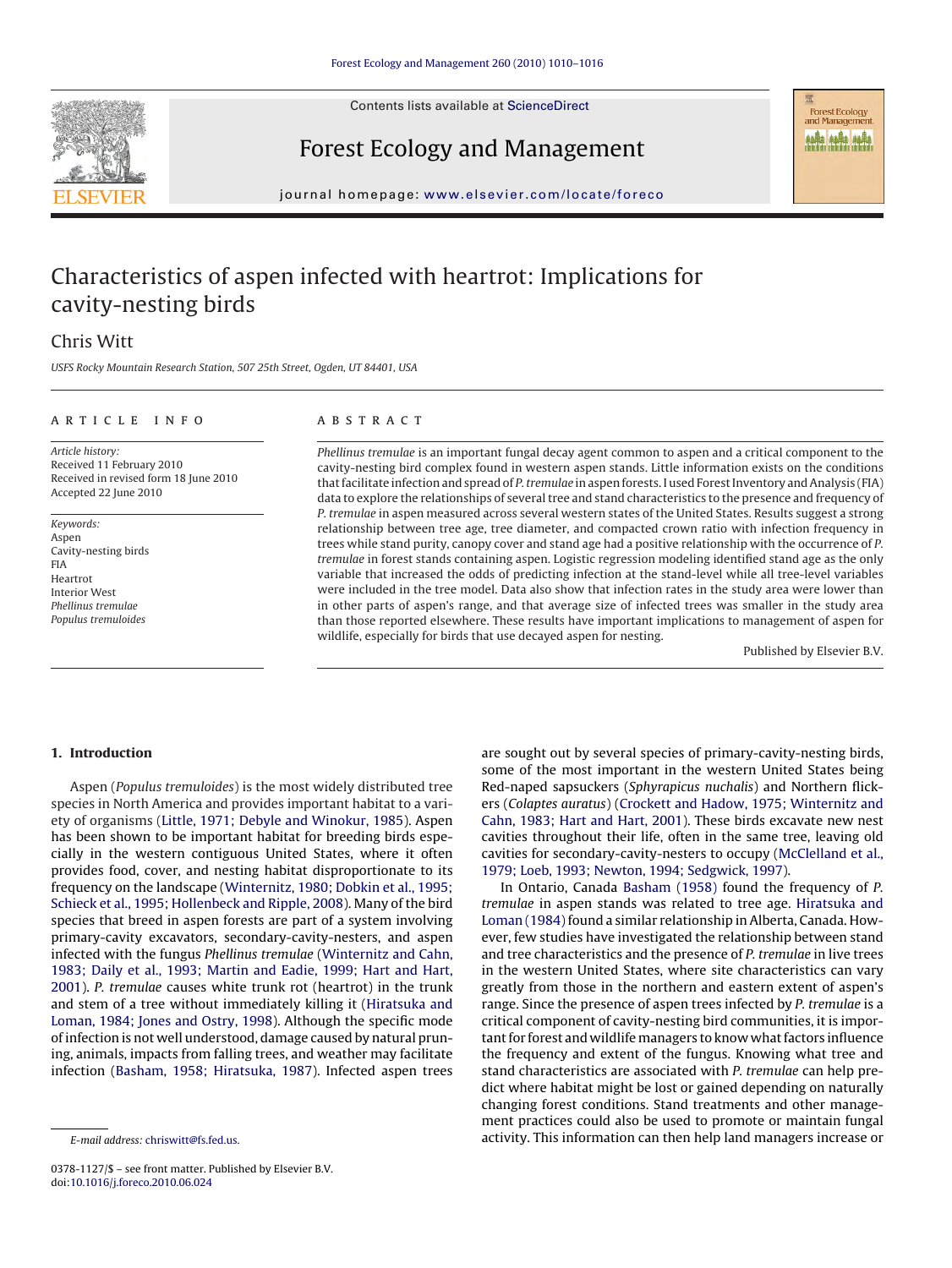maintain potential habitat for cavity-nesting birds in aspen stands in the western United States.

I explored the relationship between aspen and P. tremulae in eight western states by comparing aspen tree and stand characteristics where the fungus is present to those where it is not found. I used Interior West Forest Inventory and Analysis (IW-FIA) data to test whether certain tree and stand characteristics can predict the presence or frequency of P. tremulae. I tested whether age, diameter, or compacted crown ratio of aspen trees ≥2.54 cm diameter at breast height (1.40 m) (DBH) infected with heartrot differed from non-infected trees. To assess the potential value of external ocular cues to infection, I compared ages of trees showing external signs of infection (conks) to infected trees that showed no external signs. I also tested for differences in stand purity, stand age, crown cover and site quality between infected and uninfected forest stands containing aspen trees. I tested the hypothesis that where stand characteristics reflect higher quality sites for aspen growth, the incidence of infection would be higher. I hypothesized that older stands would be more prone to infection because of greater temporal opportunity for the fungus to infect suitable host trees. Stands of higher aspen purity were predicted to have higher rates of infection because close proximity to other trees increased opportunity for infection. I also tested the hypothesis that tree age and diameter would be higher in the infected population based on previous findings ([Basham, 1958\).](#page-5-0) I discuss findings as they pertain to the cavity-nesting bird community in the western United **States** 

#### **2. Methods**

#### 2.1. Forest inventory and analysis program

The Forest Inventory and Analysis (FIA) program of the Forest Service, U.S. Department of Agriculture, is responsible for assessing the status and trends of all forested lands in the U.S. [\(Gillespie,](#page-5-0) [1999\).](#page-5-0) The national FIA program conducts inventory on all forested lands of the U.S. using a nationally standardized plot design at an intensity of approximately one field plot (roughly 0.4 ha in size) per 2388 ha ([USDA, 2007\).](#page-5-0) Plots in each annual panel are distributed evenly across each state so as to be free of geographic bias. The Interior West region of FIA is responsible for data collection and analysis in Arizona, Colorado, Idaho, Montana, Nevada, New Mexico, Utah, andWyoming. Under the annual inventory protocol, approximately 10% of plots from the full sample set in a state are measured each year. FIA data have been used to quantify potential habitat and evaluate habitat quality for a variety of western wildlife species ([Zielinski et al., 2006; Welsh et al., 2006; Witt, 2009\).](#page-6-0) Here I used IW-FIA data gathered across the Interior West region under the current annual inventory program. In the cases where methodologies were similar to annual inventories, past periodic inventory data was used as well.

#### 2.2. Tree- and stand-level attributes

I used tree and plot data collected between 1979 and 2008. Tree and plot data were gleaned from all eight states in the Interior West FIA region. Aspen trees that had all variables measured were used for the tree-level analysis. Stand data came from those plots where aspen trees contributed 50% or greater of the total basal area. Infection of individual aspen trees was determined by locating external fruiting bodies of the fungus on the bole and detecting internal rot from boring the tree. I tested whether age, diameter, and compacted crown ratio of trees  $\geq$ 2.54 cm diameter at breast height (1.40 m) (DBH) infected with heartrot differed from non-infected trees. The data set contained 13,706 trees for the tree-level analyses. Tree age was measured by counting growth rings from a core sample extracted from the tree at 1.40 m above ground level. Where the tree was too young to take a core, the number of branch whorls (locations on a tree where branches originate) was counted to estimate age. Tree diameter was obtained by measuring the diameter of the tree bole with a tape measure at 1.40 m above ground level. Compacted crown ratio was expressed as the percent of the tree bole supporting live foliage when compared to the total height of the tree [\(Miles et al., 2001\).](#page-5-0) A tree with excess branch pruning would have a small compacted crown ratio and comparatively more potential infection sites. Compacted crown ratio was ocularly estimated by field crews. There were 2709 trees used for comparing tree ages and diameters with external  $(n = 1445)$  and internal  $(n = 1264)$  signs of infection.

There were 1.397 plots used for the stand-level analyses. Of these, 869 had infection detected on the plot while 528 had no infection detected on them. Stand age was determined by averaging the live tree ages in the predominant size-class of the plot [\(Miles et al., 2001\).](#page-5-0) Crown cover on a plot was estimated by the point-intercept method described in [USDA \(2007\). S](#page-5-0)ite quality was measured by using the IW-FIA cubic foot mean annual increment measurement (MAICF) of a plot. MAICF is an incremental growth rate that generally reflects soil moisture and other site quality metrics. This data was gathered by measuring tree ring growth over time. Ten years of tree ring growth are measured and the average growth per year calculated. This information is then entered into an algorithm that incorporates other stand data to produce a value [\(USDA, 2007\).](#page-5-0) MAICF is reported here as  $m^3$  ha<sup>-1</sup> year<sup>-1</sup>. Purity is defined as the percentage of basal area  $(m<sup>2</sup>)$  of all live trees ≥2.54 cm DBH on the plot that came from aspen trees.

I performed a stepwise logistic regression on both tree and stand-level variables to identify which suite of characteristics bestpredicted heartrot infection. Using the variables described above, a four-predictor logistic model was fitted to the stand-level data while a three-predictor model was tested for the tree-level data. Tree age, tree diameter, crown ratio, crown cover, MAICF, stand age and stand purity data were also tested individually using one-way ANOVAs [\(Zar, 1996\).](#page-6-0) Detailed methods of all tree and stand data collection are described in [USDA \(2007\). A](#page-5-0)ll statistical procedures were performed using SAS software (Ver. 9.02, SAS Institute, Cary, NC).

#### **3. Results**

#### 3.1. Tree-level characteristics

Tree ages ranged from 6 to 292 years (mean  $\pm$  SD = 74.7  $\pm$  34.6). Infected aspen trees were older than uninfected aspen trees [\(Table 1\)](#page-2-0). Tree diameters ranged from 2.54 to 72.9 cm (mean  $\pm$  SD = 19.6  $\pm$  10.4). Diameters of infected aspen trees were larger than those of uninfected aspen trees ([Table 1\).](#page-2-0) Compacted crown ratios ranged from zero to 90% (mean  $\pm$  SD = 28.7  $\pm$  13.8). Ratio distribution showed differences between groups [\(Table 1\).](#page-2-0) The average age of infected trees showing no external signs of heartrot (fungal conks) was younger than the mean age of trees having conks detected on their stems  $(F(1, 268) = 46.76, P < 0.0001)$ [\(Fig. 1\).](#page-2-0) The average diameter of infected trees showing no external signs of heartrot (fungal conks) was smaller than trees having conks detected on their stems  $(F(1, 675) = 52.29, P < 0.0001)$  [\(Fig. 2\).](#page-2-0) I found 9% of aspen trees had fungal conks observed on their stems, with 2% of all aspen trees showing no external signs of infection but having heartrot detected though bore samples, for an 11% infection rate overall.

The best fitting stepwise multiple logistic regression model indicated the odds of an aspen tree having heartrot was positively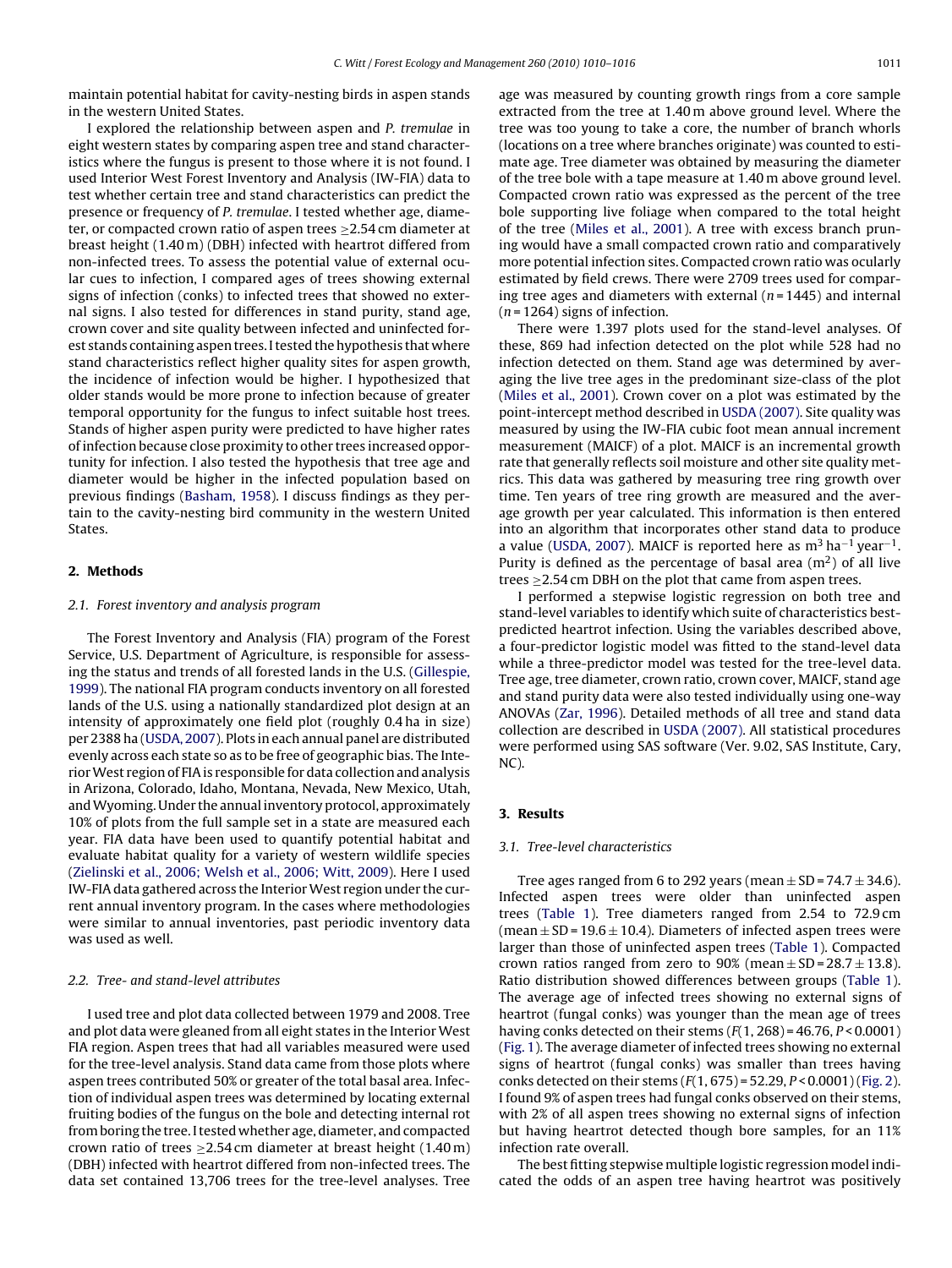<span id="page-2-0"></span>Tree and stand characteristics of infected and uninfected aspen trees in the Interior West, 1979–2008. F and P values are derived from ANOVAs. All effects were considered significant at  $P \leq 0.05$ .

| Characteristics                                 | Infected         |       |        |           |                  | Uninfected |        |           |        | $\boldsymbol{P}$ |
|-------------------------------------------------|------------------|-------|--------|-----------|------------------|------------|--------|-----------|--------|------------------|
|                                                 | $\boldsymbol{n}$ | Mean  | Median | <b>SD</b> | $\boldsymbol{n}$ | Mean       | Median | <b>SD</b> |        |                  |
| Stand                                           |                  |       |        |           |                  |            |        |           |        |                  |
| Crown cover (%)                                 | 417              | 52.75 | 51.00  | 19.65     | 417              | 49.68      | 50.00  | 21.17     | 4.72   | 0.0301           |
| MAICF $(m^3 \text{ ha}^{-1} \text{ year}^{-1})$ | 1.180            | 2.75  | 2.59   | 1.34      | 773              | 2.53       | 2.31   | 1.33      | 16.53  | < 0.001          |
| Purity (% of basal area)                        | 392              | 48.99 | 44.76  | 34.00     | 392              | 31.64      | 17.85  | 33.36     | 52.11  | < 0.001          |
| Stand age (years)                               | 417              | 85.52 | 85.00  | 40.24     | 417              | 79.67      | 80.00  | 41.32     | 4.28   | 0.0388           |
| Tree                                            |                  |       |        |           |                  |            |        |           |        |                  |
| Age (years)                                     | 660              | 78.61 | 77.00  | 37.75     | 660              | 74.37      | 71.50  | 32.41     | 4.80   | 0.0286           |
| $DBH$ (cm)                                      | 3.023            | 21.21 | 20.07  | 9.29      | 3.023            | 17.89      | 17.02  | 8.31      | 213.66 | < 0.001          |
| Compacted crown ratio (%)                       | 2231             | 26.60 | 25.00  | 12.81     | 2,231            | 26.89      | 25.00  | 13.74     | 0.53   | 0.4660           |

Presence of a fungal conk as a funciton of tree age



**Fig. 1.** Box plot comparison of age distribution between trees having fungal conks present and those with no external signs of fungal infection. Whisker endpoints represent maximum and minimum observations above and below 1.5 \* the InterQuartile range (75–25th percentile); edges of box represents the 25th (bottom) and 75th (top) percentiles; notches represent the 95% confidence intervals of the medians, plus signs represent the sample mean; hollow squares represent outliers, horizontal lines between notch midpoints represent the sample median.

related to tree age, diameter, and compacted crown ratio, with tree diameter contributing more to the probability of infection than the other variables ([Table 2\).](#page-3-0) However, the predictive power of the best model was only slightly better than chance.



**Fig. 2.** Box plot comparison of diameter distribution between trees having fungal conks present and those with no external signs of fungal infection. Whisker endpoints represent maximum and minimum observations above and below 1.5 \* the InterQuartile range (75–25th percentile); notches represent the 95% confidence intervals of the medians, plus signs represent the sample mean; hollow squares represent outliers, horizontal lines between notch midpoints represent the sample median.

#### 3.2. Stand-level characteristics

Stands having at least 50% of their tree basal area composed of aspen ranged from 50 to 100% pure (mean  $\pm$  SD = 83.0  $\pm$  17.3). Purity scores of infected plots did not differ from uninfected plots (Table 1). Crown cover ranged from 1% (recent disturbance) to 99% cover (mean  $\pm$  SD = 51.87  $\pm$  22.15). Crown cover of infected plots did not differ from uninfected plots (Table 1). Stand age ranged from zero to 155 years old (mean  $\pm$  SD = 68.7  $\pm$  31.6). Mean age of infected plots was greater than uninfected plots (Table 1). MAICF scores ranged from 0.07 to 12.17 m<sup>3</sup> ha<sup>-1</sup> year<sup>-1</sup> (mean  $\pm$  SD = 2.70  $\pm$  1.34). MAICF in infected aspen stands was greater than in uninfected stands (Table 1).

The stepwise multiple logistic regression model for stand-level variables indicated that the best predictive model include only stand age. This model has a positive relationship with the probability of heartrot infection ([Table 2\).](#page-3-0) No other stand-level variable contributed significantly to the model. The stand-level model using stand age alone predicted a 1 year increase in stand age increased the odds of a stand being infected by 1.01 times.

#### **4. Discussion**

Results of the present study are in general agreement with the earlier findings of [Basham's \(1958\)](#page-5-0) Ontario research that suggested age and diameter had positive relationships with both incidence and total volume of infected trees. However, the frequency of infection in western aspen trees (11%) is lower than that found in the northeast ([Basham, 1958\)](#page-5-0) and Midwest estimates ([Jones and Ostry,](#page-5-0) [1998\).](#page-5-0) Jones and Ostry found that 14% of 295 destructively sampled trees in a Minnesota study had P. tremulae conks. They also reported that 55% of infected trees showed no external signs of infection by any decay agent. The authors did not report the proportion of these trees that were infected by P. tremulae and not some other agent. [Basham \(1958\)](#page-5-0) conducted destructive sampling on 1754 trees and found P. tremulae decay in 63% of the sample. In the present study, FIA crews identified infected trees by external conks found on stems and by boring trees at breast height. While all tallied Trees 2.54 cm or greater DBH were inspected for conks, comparably fewer trees were bored on a plot. Only one tree for each size-class encountered on a plot is bored. These trees are chosen based on how well they represent the overall condition of the trees in their respective sizeclass. Therefore, FIA procedures may underestimate the frequency of infection because no destructive sampling is conducted, not all trees are bored, and not all infected aspen have heartrot at the location the sample is extracted from (1.40 m above the base of the tree). The two studies noted above sampled trees 12.7 cm or greater DBH while I used data from all sampled trees 2.54 cm or greater DBH. Since it appears age and diameter have a positive relationship with infection rate, the inclusion of smaller and younger trees in a sam-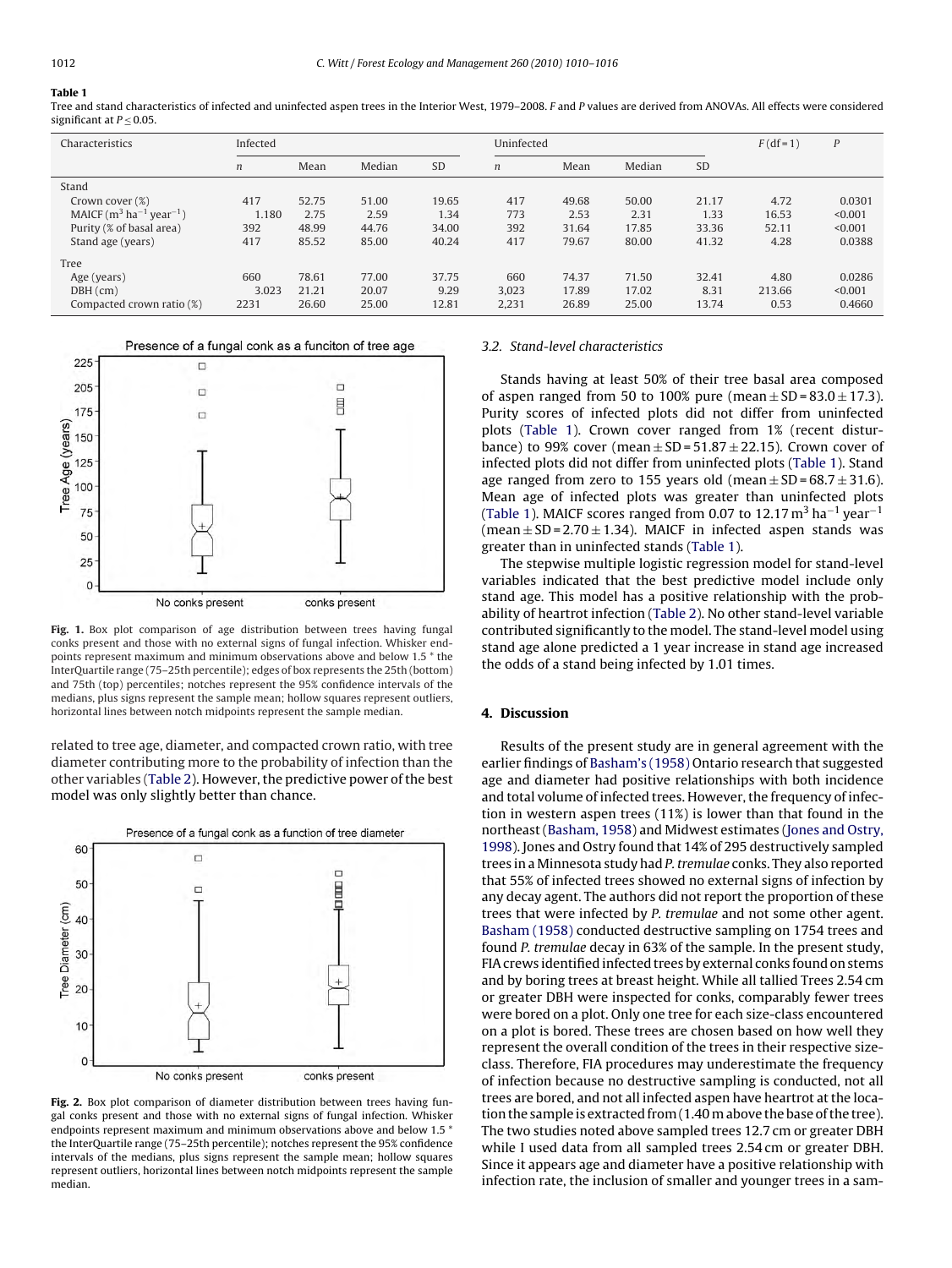<span id="page-3-0"></span>**Table 2**

Logistic regression analysis of tree- and stand-level variables as predictors for the presence of heartrot infection.

| Predictor variable | df             | Estimate        | <b>SE</b> | Wald's $x^2$ | $\boldsymbol{P}$ | Odds ratio |
|--------------------|----------------|-----------------|-----------|--------------|------------------|------------|
| Tree-level         |                |                 |           |              |                  |            |
| Intercept          | $\mathbf{1}$   | $-1.9938$       | 0.0768    | 673.3557     | < 0.0001         | $-$        |
| Diameter (cm)      | -1             | 0.0083          | 0.0030    | 7.5126       | 0.0061           | 1.0080     |
| Age (years)        | и,             | 0.0031          | 0.0009    | 11.3916      | 0.0007           | 1.0030     |
| Crown ratio $(\%)$ | $\overline{1}$ | 0.0066          | 0.0016    | 17.4650      | < 0.0001         | 1.0070     |
| Percent concordant | 59.7           | Somers' D 0.207 |           |              |                  |            |
| Percent discordant | 39.1           | Gamma 0.209     |           |              |                  |            |
| Percent tied       | 1.2            | Tau-a 0.097     |           |              |                  |            |
|                    |                | $c$ (AUC) 0.603 |           |              |                  |            |
| Stand-level        |                |                 |           |              |                  |            |
| Intercept          | $\mathbf{1}$   | $-0.2473$       | 0.1374    | 3.2404       | 0.0718           |            |
| Stand age (years)  | $\mathbf{1}$   | 0.0112          | 0.0019    | 36.3949      | < 0.0001         | 1.0110     |
|                    |                |                 |           |              |                  |            |
| Percent concordant | 54.6           | Somers' D       | 0.109     |              |                  |            |
| Percent discordant | 43.6           | Gamma           | 0.111     |              |                  |            |
| Percent tied       | 1.8            | Tau-a           | 0.035     |              |                  |            |
|                    |                | c(AUC)          | 0.555     |              |                  |            |

ple could produce smaller infection estimates than those sampling only larger aspen trees. For these reasons, the frequency estimates reported here should be considered conservative in comparison.

Average diameter of infected trees in study area was smaller than what has been reported to be preferred by cavity-nesting birds in aspen in British Columbia ([Merkens and Booth, 1998; Steeger](#page-5-0) [and Dulisse, 2002; Aitken and Martin, 2004\)](#page-5-0) and Wyoming [\(Hart](#page-5-0) [and Hart, 2001\).](#page-5-0) But similar to the results of other aspen studies conducted in Colorado [\(Crockett and Hadow, 1975; Winternitz and](#page-5-0) [Cahn, 1983\),](#page-5-0) and Southeast Oregon ([Dobkin et al., 1995\)](#page-5-0) ([Table 3\).](#page-4-0) None of the studies listed in [Table 3](#page-4-0) quantified production of nesting pairs so it is unclear whether nesting in larger trees results in higher productivity. Larger trees might provide better security from predators ([Kilham, 1971; Harestad and Keisker, 1989; Jackson and](#page-5-0) [Jackson, 2004\),](#page-5-0) higher residency time before the tree decays and falls down ([Steeger and Dulisse, 2002\),](#page-5-0) and better thermal insulation than smaller trees [\(Joy, 2000\).](#page-5-0)

The results of [Daily \(1993\)](#page-5-0) suggest tree diameter did not matter as much as tree height and the presence of infected heartwood for Red-naped sapsuckers in Colorado. [Keisker \(1987\)](#page-5-0) and [Savignac](#page-5-0) [and Machtans \(2006\)](#page-5-0) both showed that presence of a fungal conk (an indicator of heartrot) was the best indicator of nest tree quality in British Columbia. Trees with fungal conks in my study were older and larger than infected trees without conks ([Figs. 1 and 2, r](#page-2-0)espectively). However, many of the trees showing no external signs of infection were large enough to meet the reported preferences of many cavity-nesting birds [\(Fig. 2\).](#page-2-0) Although studies in New Hampshire [\(Kilham, 1971\)](#page-5-0) and Colorado ([Winternitz and Cahn, 1983\)](#page-5-0) show that some cavity-nesting birds use the presence of a fungal conk as an indicator of suitability, less is known about how often aspen with no external signs of infection are utilized. Heartrot might be present for many years, perhaps decades, before fungal conks form and provide an ocular cue to infection ([Jackson and](#page-5-0) [Jackson, 2004\).](#page-5-0) Cavity-nesting species that employ no other means to find suitable trees for excavation might be underutilizing this portion of the aspen population. In contrast, those species which create "exploratory" excavations or that peck on trees that have no external signs of heartrot ([Conner et al., 1976\) m](#page-5-0)ay have a competitive advantage over those that do not employ such behavior. There are obvious thresholds to how small a tree can be effectively used as a nest cavity, regardless of a bird's willingness to attempt excavation. A nest cavity must be large enough to accommodate one or both parents, and their offspring [\(Jackson and Jackson, 2004\).](#page-5-0) Even so, these results indicate that smaller diameter trees infected with heartrot may not be utilized to the fullest extent possible. Further

research into which species use visual cues exclusively and which use a suite of techniques would be valuable.

If the presence of heartrot in aspen is paramount in importance when cavity site selection is made, then minimum diameters might not be the best guide for management decisions. [Bunnell](#page-5-0) [et al. \(2002\)](#page-5-0) suggest that since nest tree diameters selected by cavity-nesting birds in the Pacific Northwest had long-tailed distributions, medians should be used to detect central tendencies of tree selection. They note that using minimum diameters fails to take central tendency into account. In the present study mean and median diameter values for western aspen are similar [\(Table 1\) a](#page-2-0)nd selection of one over the other would not likely change the effectiveness of a management decision for the entire region. There may be intra-regional differences in these values that should be identified before using these results for management on smaller scales. Unfortunately, most studies do not report median tree diameters so comparisons to other investigations are difficult.

In many parts of the west, aspen has experienced declines, dieoff, and encroachment from conifer species [\(Kay, 1997; Bartos and](#page-5-0) [Campbell, 1998\).](#page-5-0) Many land managers and researchers are calling for the treatment of large areas of aspen "invaded" by conifers by removing conifers from the stand. Removing conifers from mixedspecies stands to promote aspen persistence could create better conditions for P. tremulae infection in these stands. This would allow aspen trees to persist longer, thus providing more opportunities for heartrot to decay trees, which would provide more cavity sites and higher temporal availability of snags. However, these treatments could have detrimental impacts to birds such as Williamson's sapsuckers because they require nearby conifers for foraging during the breeding season [\(Crockett, 1975; Sousa, 1983;](#page-5-0) [Smith, 1982; Conway and Martin, 1993\).](#page-5-0) The aspen die-off phenomenon in the west coupled with suppressed recruitment might also create temporal gaps of suitable sized and aged trees for many cavity-nesters [\(Hollenbeck and Ripple, 2008\),](#page-5-0) leaving only smaller and younger trees as options in some areas. Birds might be able to shift their preferences to smaller infected trees without a loss in productivity. However, we could still expect constrictions of nest tree availability knowing that larger and older trees appear to have higher infection rates.

The multiple logistic regression modeling exercises indicated that all tree-level variables were positively related to the probability of infection (Table 2). However, the AUC (area under the curve) score of 0.555 indicates that this might not prove very useful from a management perspective. The stand-level model indicated stand age as the only significant predictor of heartrot infection. This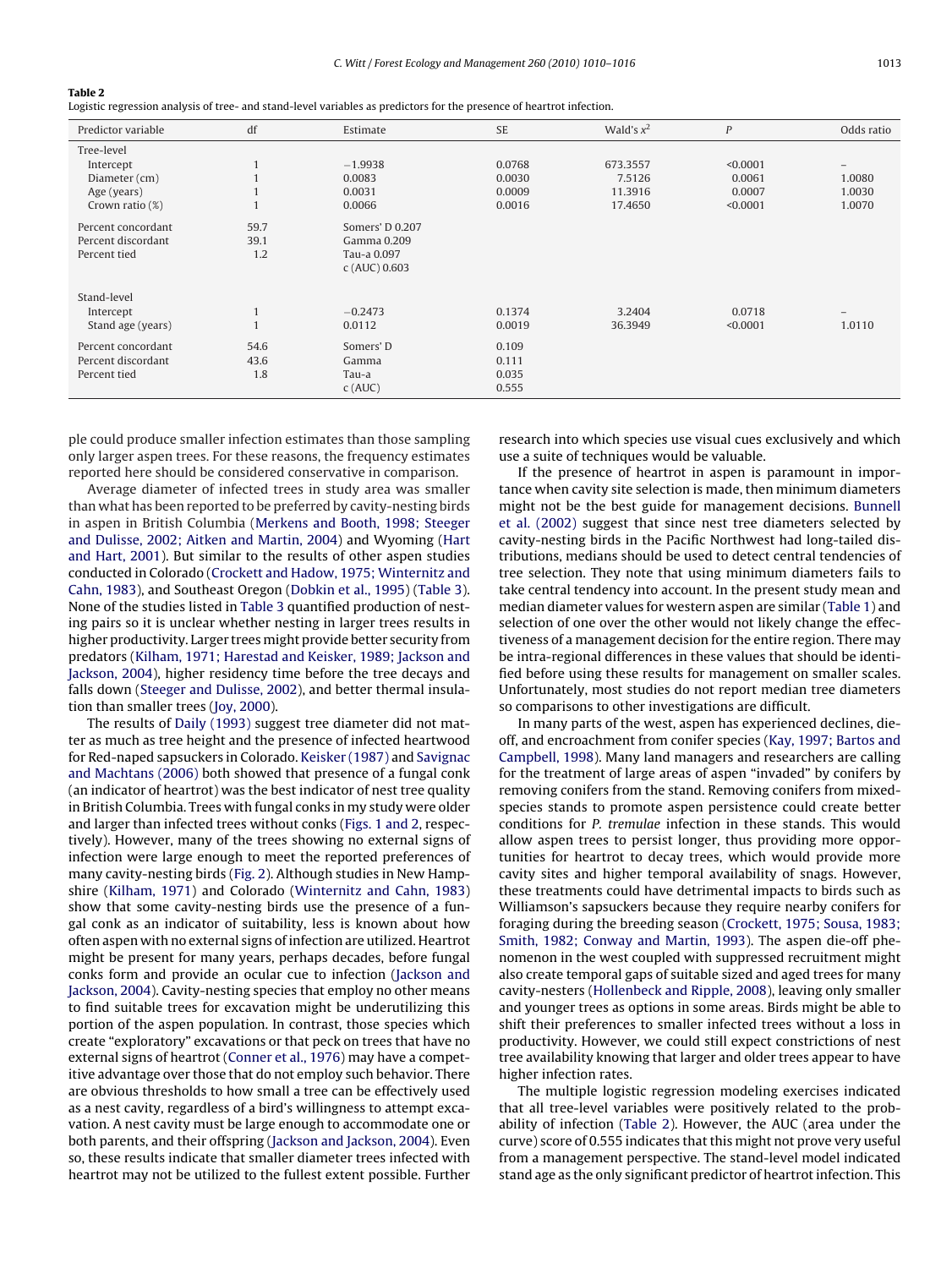### <span id="page-4-0"></span>**Table 3**

Diameter measurements of nest tress for various western cavity-nesting birds reported in the literature. The results of this study are listed on the top for comparison. All values are in centimeters.

|                                               | Mean DBH                 | Min. DBH                         | Max DBH                          | Pct of all IW                    | Pct of                                          | Source                                              | Location                                          |
|-----------------------------------------------|--------------------------|----------------------------------|----------------------------------|----------------------------------|-------------------------------------------------|-----------------------------------------------------|---------------------------------------------------|
|                                               |                          |                                  |                                  | $aspen \geq Min$ .<br><b>DBH</b> | infected IW<br>$aspen \geq Min$ .<br><b>DBH</b> |                                                     |                                                   |
| Infected aspen in interior west               | 21.2                     | 2.5                              | 72.9                             | $\overline{\phantom{a}}$         | $\overline{\phantom{a}}$                        | This study                                          | IW USA <sup>a</sup>                               |
|                                               | 27.4                     | $\overline{\phantom{0}}$         | $\overline{\phantom{a}}$         | $\qquad \qquad -$                | $\qquad \qquad -$                               | Dobkin et al. (1995)                                | Southeast Oregon                                  |
|                                               | 31.2                     | $\overline{\phantom{a}}$         | $\overline{\phantom{a}}$         | $\overline{\phantom{a}}$         | $\qquad \qquad -$                               | Martin et al. (2004)                                | British Columbia,                                 |
|                                               |                          |                                  |                                  |                                  |                                                 |                                                     | Canada                                            |
| Red-naped sapsucker (Sphyrapicus<br>nuchalis) | 36.5                     | 14.0                             | 74.0                             | 71.1                             | 80.0                                            | <b>Steeger and Dulisse</b><br>$(2002)^{b}$          | British Columbia,<br>Canada                       |
|                                               | $\overline{\phantom{a}}$ | 23.0                             | $\overline{\phantom{a}}$         | 24.3                             | 37.1                                            | Hart and Hart (2001)                                | Wyoming                                           |
|                                               | $\overline{\phantom{a}}$ | 27.0                             | $\overline{\phantom{a}}$         | 13.6                             | 23.6                                            | <b>Keisker</b> (2000)                               | British Columbia,<br>Canada                       |
|                                               | 29.1                     | $\overline{\phantom{m}}$         | $\overline{\phantom{m}}$         | $\overline{\phantom{a}}$         | $\overline{\phantom{a}}$                        | Dobkin et al. (1995)                                | Southeast Oregon                                  |
|                                               | 31.9                     | 19.8                             | 48.7                             | 37.4                             | 51.1                                            | Keisker (1987)                                      | British Columbia,<br>Canada                       |
| Northern flicker (Colaptes auratus)           | 34.7                     | $\overline{\phantom{a}}$         | $\overline{\phantom{0}}$         | $\overline{\phantom{0}}$         | $\qquad \qquad -$                               | Martin et al. (2004)                                | British Columbia,<br>Canada                       |
|                                               | 37.3                     | $\overline{\phantom{a}}$         | -                                | $\qquad \qquad -$                | $\qquad \qquad -$                               | Aitken and Martin                                   | British Columbia,                                 |
|                                               |                          |                                  |                                  |                                  |                                                 | (2004)                                              | Canada                                            |
|                                               | 39.9                     | 25.4                             | 63.5                             | 17.6                             | 28.7                                            | Flack (1976)                                        | IW Canada and IW<br><b>USA<sup>c</sup></b>        |
|                                               | $\overline{\phantom{a}}$ | 30.0                             | $\overline{\phantom{a}}$         | 8.5                              | 16.4                                            | Keisker (2000)                                      | British Columbia,<br>Canada                       |
| Hairy woodpecker (Picoides villosus)          | 27.6                     | 17.4                             | 44.5                             | 49.5                             | 62.7                                            | Keisker (1987)                                      | British Columbia, CAN                             |
|                                               | 29.2                     | 20.3                             | 40.6                             | 35.2                             | 48.8                                            | Flack (1976)                                        | <b>IW Canada and IW</b><br><b>USA<sup>c</sup></b> |
|                                               | $\overline{\phantom{a}}$ | 27.0                             | $\overline{\phantom{a}}$         | 13.6                             | 23.6                                            | Keisker (2000)                                      | British Columbia,<br>Canada                       |
|                                               | 25.0                     | $\overline{\phantom{m}}$         |                                  |                                  |                                                 | McClelland et al. (1979)                            | Montana                                           |
|                                               | 25.1                     | 15.2                             | 30.4                             | 63.9                             | 74.6                                            | Flack (1976)                                        | IW Canada and IW<br><b>USA<sup>c</sup></b>        |
| Downy woodpecker (Picoides<br>pubescens)      | 26.3                     | 19.1                             | 31.4                             | 39.8                             | 53.5                                            | Keisker (1987)                                      | British Columbia,<br>Canada                       |
|                                               | $\overline{\phantom{a}}$ | 15.2                             | $\overline{\phantom{a}}$         | $\overline{\phantom{a}}$         | $\overline{\phantom{m}}$                        | Thomas et al. (1979)                                | Oregon                                            |
|                                               | $\overline{\phantom{a}}$ | 30.0                             | -                                | $\qquad \qquad -$                | $\qquad \qquad -$                               | Keisker (2000)                                      | British Columbia,                                 |
|                                               |                          |                                  |                                  |                                  |                                                 |                                                     | Canada                                            |
| Lewis' woodpecker (Melanerpes lewis)          | 41.3                     | 20.1                             | 103.5                            | 35.2                             | 48.8                                            | Newlon (2005)                                       | Southern Idaho                                    |
| Williamson's sapsucker (Sphyrapicus           | 23.5                     | 18.0                             | 32.4                             | 46.5                             | 60.0                                            | <b>Crockett and Hadow</b>                           | Colorado                                          |
| <i>thyroideus</i> )                           |                          |                                  |                                  |                                  |                                                 | (1975)                                              |                                                   |
| Red-breasted nuthatch (Sitta<br>canadensis)   | 23.2                     | $\overline{\phantom{a}}$         | $\overline{\phantom{m}}$         | $\overline{\phantom{m}}$         | $\overline{\phantom{a}}$                        | Martin et al. (2004)                                | British Columbia,<br>Canada                       |
|                                               | $\overline{\phantom{a}}$ | 23.0                             | $\equiv$                         | 24.3                             | 37.1                                            | Hart and Hart (2001)                                | Wyoming                                           |
|                                               | $\overline{\phantom{a}}$ | 30.0                             | $\overline{\phantom{a}}$         | 8.5                              | 16.4                                            | Thomas et al. (1979)                                | Oregon                                            |
| Mountain chickadee (Poecile gambeli)          | 24.9                     | $\overline{\phantom{a}}$         | $\overline{\phantom{0}}$         | $\overline{\phantom{0}}$         | $\overline{\phantom{a}}$                        | Martin et al. (2004)                                | British Columbia,<br>Canada                       |
|                                               | $\overline{\phantom{a}}$ | 30.0                             | $\overline{\phantom{0}}$         | 8.5                              | 16.4                                            | <b>Keisker</b> (2000)                               | British Columbia,                                 |
|                                               | 27.6                     |                                  |                                  |                                  |                                                 | Dobkin et al. (1995)                                | Canada                                            |
| House wren (Troglodytes aedon)                | 31.0                     | $\overline{\phantom{m}}$<br>15.2 | $\overline{\phantom{m}}$<br>50.8 | $\overline{\phantom{m}}$<br>63.9 | $\overline{\phantom{m}}$<br>74.6                | Flack (1976)                                        | Southeast Oregon<br>IW Canada and IW              |
|                                               |                          |                                  |                                  |                                  |                                                 |                                                     | <b>USA<sup>c</sup></b>                            |
| Mountain bluebird (Sialia currucoides)        | 27.4<br>31.3             |                                  |                                  |                                  |                                                 | Dobkin et al. (1995)<br>Martin et al. (2004)        | Southeast Oregon<br>British Columbia,             |
|                                               | 34.3                     | 20.3                             | 76.2                             | 35.2                             | 48.8                                            | Flack (1976)                                        | Canada<br>IW Canada and IW                        |
| Tree swallow (Tachycineta bicolor)            | 29.2                     | 20.3                             | 63.5                             | 35.2                             | 48.8                                            | Flack (1976)                                        | <b>USA<sup>c</sup></b><br>IW Canada and IW        |
|                                               |                          |                                  |                                  |                                  |                                                 |                                                     | <b>USA<sup>c</sup></b>                            |
|                                               | 30.2<br>32.1             |                                  | $\overline{\phantom{0}}$         |                                  |                                                 | Dobkin et al. (1995)<br>Aitken and Martin<br>(2004) | Southeast Oregon<br>British Columbia,<br>Canada   |

a Interior West: Includes Arizona, Colorado, Idaho, Montana, Nevada, New Mexico, Utah, and Wyoming.

<sup>b</sup> Results of [Steeger and Dulisse \(2002\)](#page-5-0) included various primary excavators, the majority of which were S. nuchalis. Minimum and Maximum values are estimated from author's figures.

<sup>c</sup> Includes IW states, Alberta, Saskatchewan, and one site in California.

model's AUC score of 0.603 suggests it would be slightly more useful to a manager who is interested in modeling infection probability on a large spatial scale than the model using tree-level variables ([Table 2\).](#page-3-0)

Although site productivity based on MAICF score was higher in infected stands, this variable did not contribute significantly to the regression model. Although the statistical analysis shows differences between infected and uninfected stands, this difference might not be enough to have practical applications for management of cavity-nesting birds. The positive relationship between MAICF and infection rate might be partially explained by larger (and older) trees present on higher quality sites but soilmoisture and chemistry could play a role as well. The fact that MAICF is a metric that reflects unmeasured physical and chemical attributes of the plot makes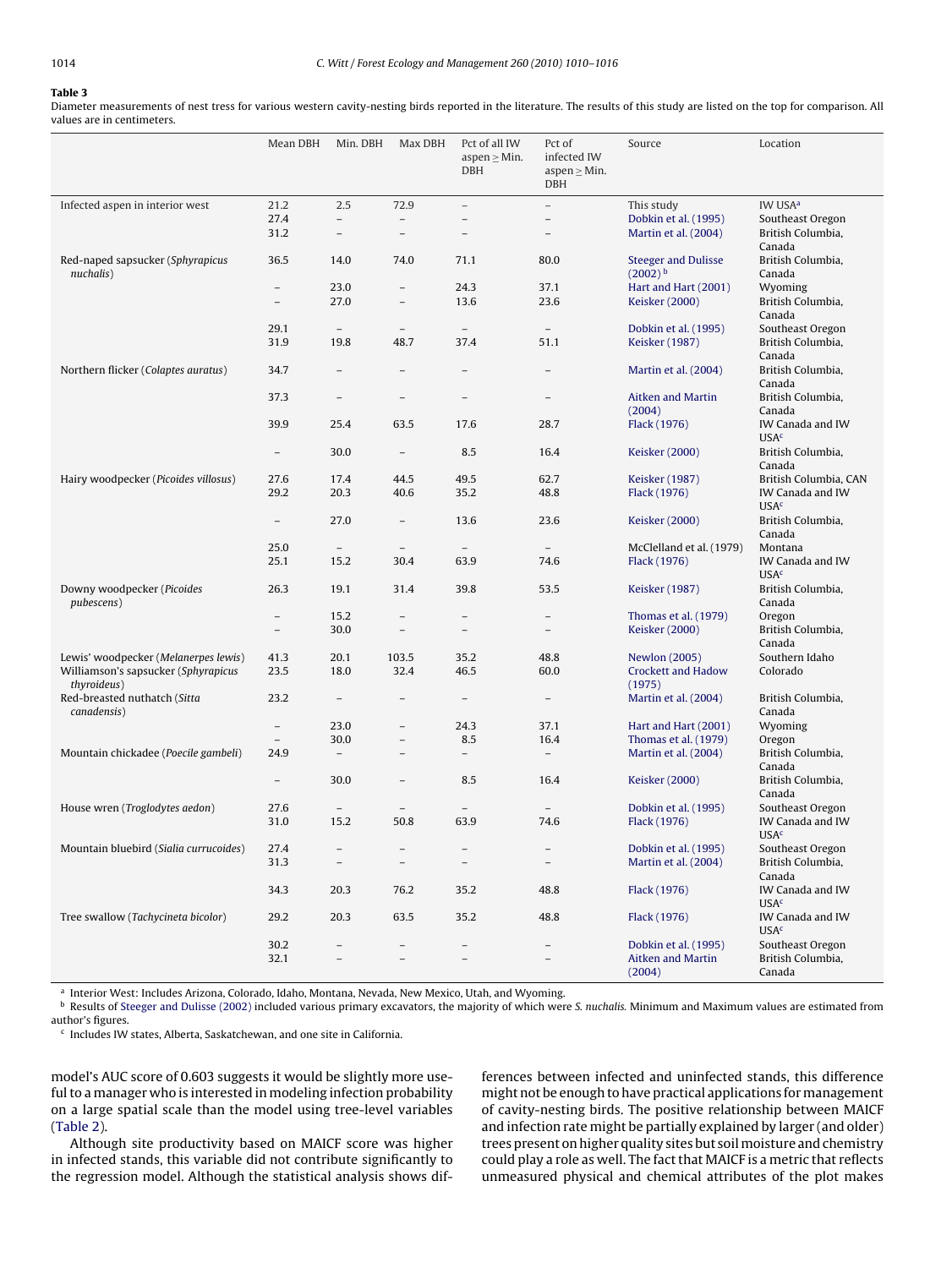<span id="page-5-0"></span>it difficult to discern what factors are influencing the frequency of heartrot in this case. Future research that explores how microclimate affects P. tremulae would help address these unanswered questions.

#### **5. Conclusions**

Infection of aspen by P. tremulae occurred more often in older and larger trees and in older stands with higher productivity. From a forest management perspective the results of these analyses provide mixed and sometimes conflicting information. Stand age, tree age, tree diameter and MAICF score could be used to some extent to predict heartrot infection and quantify the extent of the potential resource currently on the landscape. However, the results of the regression models suggest that these variables are only slightly better than chance. There are likely physical, biophysical, and perhaps genetic factors not investigated in the present study that influence the frequency and susceptibility of aspen to heartrot infection. Controlling for some of these potential confounding variables in future investigations might result in a clearer picture of the interactions between aspen and P. tremulae.

Aspen is a dynamic forest type and current trends in climate and management might change the status of "suitable" stands relatively quickly. Aspen forests persist in a wide variety of climates, soils and elevations and as such, behave differently from one area to another. Smaller, more focused analyses would be useful for making localized treatment and management prescriptions. In addition, researching bird productivity in stands with a range of age, diameter, and site quality classes are research endeavors needed to provide more useful tools for the managers of the aspen resource wherever it may occur.

#### **Acknowledgments**

I thank J. Shaw for his helpful editorial suggestions and D. Turner for his assistance with statistical applications.

#### **References**

- Aitken, K.E.H., Martin, K., 2004. Nest cavity availability and selection in aspen-conifer groves in a grassland landscape. Can J. For. Res. 34, 2099–2109.
- Bartos, D.L., Campbell, R.B., 1998. Decline of quaking aspen in the interior westexamples from Utah. Rangelands 20, 17–24.
- Basham, J.T., 1958. Decay of trembling aspen. Can. J. Bot. 36, 491–505.
- Bunnell, F.L., Houde, Johnston, I.B., Wind, E., 2002. How dead trees sustain live organisms in western forests. In: Laudenslayer Jr., W.F., Valentine, B., Weatherspoon, C.P., Lisle, T.E. (Eds.), Proceedings of the symposium on the ecology and management of dead wood in western forests, pp. 291–318, Gen. Tech. Rep. PSW-GTR-181.
- Crockett, A.B., 1975. Ecology and behavior of the Williamson's sapsucker. Dissertation, University of Colorado, Boulder, CO.
- Crockett, A.B., Hadow, H.H., 1975. Nest site selection by Williamson and red-naped sapsuckers. Condor 77, 365–368.
- Conner, R.N., Miller Jr., O.K., Adkisson, C.S., 1976. Woodpecker dependence on trees infected with heartrot. Wilson Bull. 88, 575–581.
- Conway, C.J., Martin, T.E., 1993. Suitability for Williamson's sapsuckers in mixedconifer forests. J. Wildl. Manage. 57 (2), 322–328.
- Daily, G.C., 1993. Heartwood decay and vertical distribution of Red-naped sapsucker nest cavities. Wilson Bull. 105 (4), 674–679.
- Daily, G.C., Ehrlich, P.R., Haddad, N.M., 1993. Double keystone bird in a keystone species complex. Proc. Natl. Acad. Sci. U.S.A. 90, 592–594.
- Debyle, N.V., Winokur, R.P. (Eds.), 1985. Aspen: Ecology and Management in the Western United States, USDA Forest Service Gen. Tech. Rep. RM-119. Rocky Mountain Forest and Range Experiment Station, Fort Collins, CO, p. 283.
- Dobkin, D.S., Rich, A.C., Pretare, J.A., Pyle, W.H., 1995. Nest–site relationships among cavity-nesting birds of riparian and snowpocket aspen woodlands in the northwestern Great Basin. Condor 97, 694–707.
- Flack, J.A.D., 1976. Bird populations of aspen forests in western north America. Ornithol. Monogr. 19, 105.
- Gillespie Jr., A., 1999. Rationale for a national annual inventory program. J. For. 97, 16–20.
- Harestad, A.S., Keisker, D.G., 1989. Nest tree use by primary cavity-nesting birds in south central British Columbia. Can. J. Zool. 67, 1067–1073.
- Hart, J.H., Hart, D.L., 2001. Heartrot fungi's role in creating Picid nesting sites in living aspen. In: Sheppard, W.D., Binkley, D., Bartos, D.L., Stohlgren, T.J., Eskew, L.G. (Eds.), Sustaining Aspen in Western Landscapes: Symposium Proceedings. USDA Forest Service, Grand Junction, CO.
- Hiratsuka, Y., 1987. Forest tree diseases of the prairie provinces. Canadian Forest Service Information Report NOR-X-286.
- Hiratsuka, Y., Loman, A.A., 1984. Decay of aspen and balsam poplar in Alberta. Canadian Forest Service Information Report NOR-X-262.
- Hollenbeck, J.P., Ripple, W.J., 2008. Aspen snag dynamics, cavity-nesting birds, and trophic cascades in Yellowstone's northern range. For. Ecol. Manage. 255, 1095–1103.
- Jackson, J.A., Jackson, B.J.S., 2004. Ecological relationships between fungi and woodpecker cavity sites. Condor 106, 37–49.
- Jones, A.C., Ostry, M.E., 1998. Estimating white trunk rot in aspen stands. N.J. Appl. For. 15 (1), 33–36.
- Joy, J.B., 2000. Characteristics of nest cavities and nest trees of the Red-breasted Sapsucker in coastal montane forests. J. Field Ornithol. 71 (3), 525–530.
- Kay, C.E., 1997. Is aspen doomed? J. For. 95, 4–11. Keisker, D.G., 1987. Nest tree selection by primary cavity-nesting birds in southcentral British Columbia. Wildl. Report, 0829-7797; R-13.
- Keisker, D.G., 2000. Types of wildlife trees and coarse woody debris required by wildlife of North-central British Columbia. Ministry of Forestry Research, Victoria, BC, Working Paper 50/2000.
- Kilham, L., 1971. Reproductive behavior of Yellow-bellied sapsuckers. I. Preference for nesting in Fomes-infected aspens and nest hole interrelations with flying squirrels, raccoons, and other animals. Wilson Bull. 83, 159–171.
- Little, E.L., 1971. Atlas of United States Trees: Volume 1. Conifers and Important Hardwoods. USDA Forest Service, Washington, DC, Misc. Publication 1146.
- Loeb, S.C., 1993. Use and selection of red-cockaded woodpecker cavities by southern flying squirrels. J. Wildl. Manage. 57, 329–335.
- Martin, K., Eadie, J.M., 1999. Nest webs: a community-wide approach to the management and conservation of cavity-nesting forest birds. For. Ecol. Manage. 115, 243–257.
- Martin, K., Aitken, K.A.E., Weibe, K.L., 2004. Nest sites and nest webs for cavitynesting communities in interior British Columbia, Canada: nest characteristics and niche partitioning. Condor 106, 5–19.
- McClelland, R.B., Frissell, S.S., Fischer, W.C., Halvorson, C.H., 1979. Habitat management for hole-nesting birds in forests of western larch and Douglas-fir. J. For. 77, 480–483.
- Merkens, M., Booth, B.P., 1998. Monitoring changes in wildlife diversity during operational hardwood harvesting: aspen clear-cutting in the Dawson Creek Forest District (1992–1997). Final report.Wildlife Branch, BC, Ministry of Environment, Lands, and Parks, Victoria, BC.
- Miles, P.D., Brand, G.J., Alerich, C.L., Bednar, L.F., Woudenberg, S.W., Glover, J.F., Ezzell, E.N., 2001. The Forest Inventory and Analysis Database: Data Description and User's Manual Version 1.0. USDA Forest Service Gen. Tech. Rep, NC-218.
- Newlon, K.R., 2005. Demography of Lewis' woodpecker, breeding bird densities, and riparian aspen integrity in a grazed landscape. Thesis, Montana State University, Bozeman, Montana.
- Newton, I., 1994. The role of nest sites in limiting the numbers of hole-nesting birds: a review. Biol. Conserv. 70, 265–276.
- Savignac, C., Machtans, C.S., 2006. Habitat requirements of the Yellow-bellied Sapsucker, Sphyrapicus varius, in boreal mixedwood forests of northwestern Canada. Can. J. Zool. 84, 1230–1239.
- Schieck, J., Nietfeld, M., Stelfox, J.B., 1995. Differences in bird species richness and abundance among three successional stages of aspen-dominated boreal forests. Can. J. Zool. 73, 1417–1431.
- Sedgwick, J.A., 1997. Sequential cavity use in a cottonwood bottomland. Condor 99, 880–887.
- Smith, K.G., 1982. On habitat selection of Williamson's and "Red-Naped" Yellowbellied sapsuckers. Southwest. Nat. 27 (4), 464–466.
- Sousa, P.J., 1983. Habitat suitability index models: Williamson's sapsucker. U.S. Department of the Interior. Fish and Wildlife Service, FWS/OBS-82/10.47.
- Steeger, C., Dulisse, J., 2002. Characteristics and dynamics of cavity nest trees in Southern British Columbia. In: Laudenslayer Jr., W.F., Valentine, B., Weatherspoon, C.P., Lisle, T.E. (Eds.), Proceedings of the symposium on the ecology and management of dead wood in western forests, pp. 275–289, Gen. Tech. Rep., PSW-GTR-181.
- Thomas, J., Miller, W., Maser, J.C., Bull, E.L., 1979. Snags. In: Thomas, J.W. (Ed.), Wildlife Habitat in Managed Forests: The Blue Mountains of Oregon and Washington, USDA Forest Service Agricultural Handbook, pp. 60–77.
- United States Department of Agriculture (USDA), 2007. Interior West Forest Inventory and Analysis Field Procedures, Version 3.01. United States Forest Service, Rocky Mountain Research Station, Ogden, UT, USA.
- Welsh, H.H., Dunk, J.R., Zielinski, W.J., 2006. Developing and applying habitat models using Forest Inventory and Analysis data: an example using a terrestrial salamander. J. Wildl. Manage. 70 (3), 671–681.
- Winternitz, B.L., 1980. Birds in aspen. In: Degraff, R.M., Tilghman, N.G. (Eds.), Workshop Proceedings: Management of Western Forests and Grasslands for Non-game Birds. USDA Forest Service, Intermountain Forest and Range Experiment Station, Salt Lake City, UT.
- Winternitz, B.L., Cahn, H., 1983. Nestholes in live and dead aspen. In: Davis, J.W., Goodwin, G.A., Ockenfels, R.A. (Eds.), Snag Habitat Management: Proceedings of the Symposium. USFS Rocky Mountain Research Station, Northern Arizona University, Flagstaff, AZ.